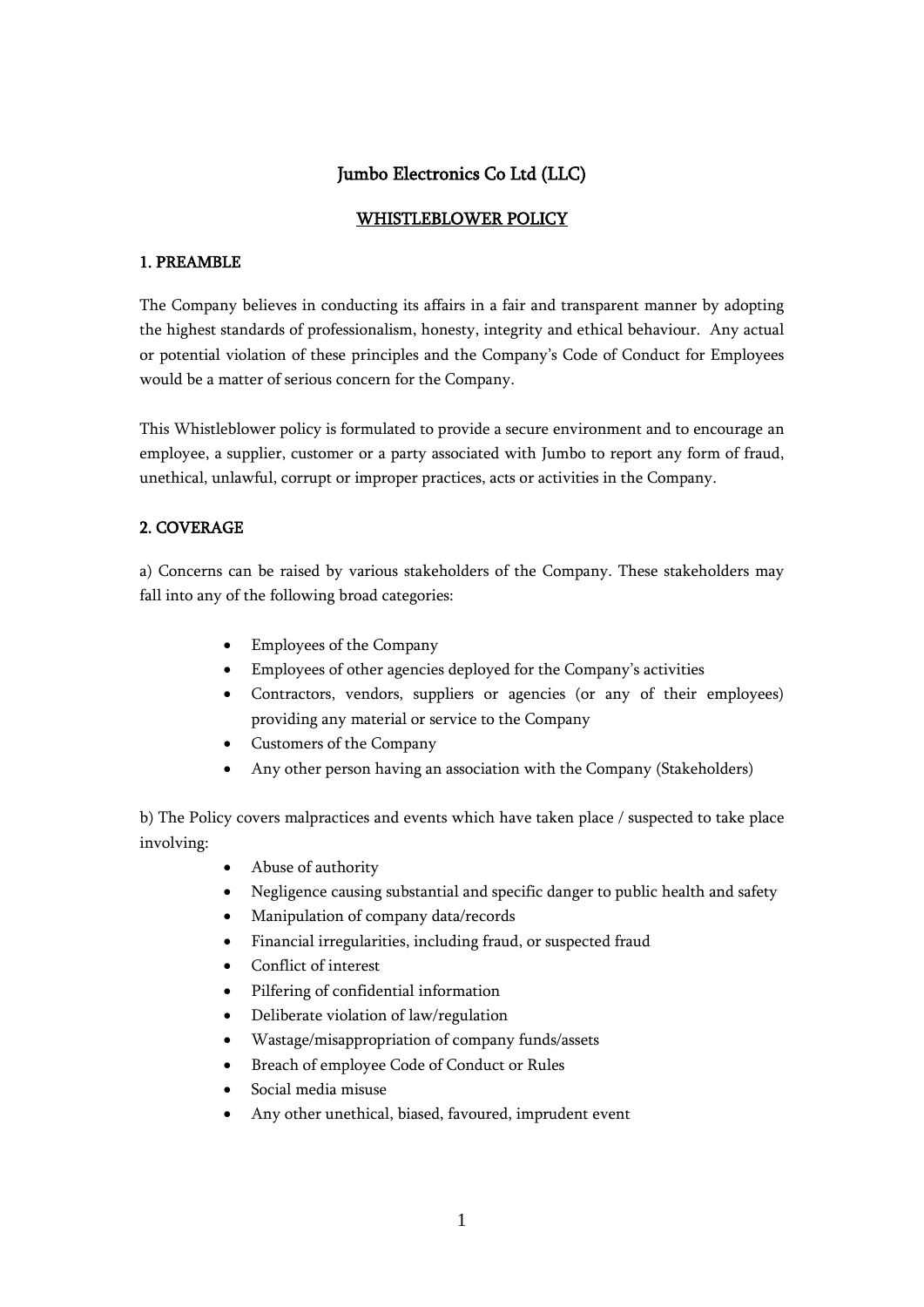#### 3. DEFINITIONS

"Board" means the Board of Directors of the Company.

"Company" means Jumbo Electronics Co Ltd (LLC) and Jumbo Group Companies.

"Employee" means all the present employees of the Company.

"Good Faith" - A Stakeholder shall be deemed to be communicating in 'good faith' if there is a reasonable basis for communication of the alleged wrongful conduct. Good faith shall be deemed lacking when the Stakeholder does not have personal knowledge of or a factual basis for the communication or where the Stakeholder knew or reasonably should have known that the communication about the alleged wrongful conduct is malicious, false or frivolous.

"Investigating Officer" means an officer of the Company nominated by the Steering Committee to receive protected disclosures from Whistleblowers, maintaining records thereof, placing the same before the Steering Committee for its disposal and informing the Whistleblower the result thereof.

"Protected Disclosure" means a concern raised by Stakeholder, through a written communication or to the confidential integrity hotline or to the integrity e-mail ID and made in good faith which discloses or demonstrates information about an unethical or improper activity. However, the Protected Disclosures should be factual and not speculative or in the nature of an interpretation / conclusion and should contain as much specific information as possible to allow for proper assessment of the nature and extent of the concern.

"Steering Committee" means a Committee constituted by the Board of Directors of the Company, comprising of CEO, CHRO, CFO, Head of Internal Audit, EVP – Finance and Head of Legal.

"Subject" means a person or group of persons against or in relation to whom a Protected Disclosure is made or evidence gathered during the course of an investigation.

"Policy" refers to the "Whistleblower Policy".

"Whistleblower" is a Stakeholder who make a Protected Disclosure under this Policy and also referred in this Policy as the complainant.

# 4. RECEIPT AND DISPOSAL OF PROTECTED DISCLOSURES

- a) Protected Disclosures may be reported by the Whistleblower, as soon as possible after he/she becomes aware of the same, in the following manner:
	- Call the integrity number:  $+971 4 3402417$
	- E-mail to: [integrity@jumbo.ae](mailto:integrity@jumbo.ae)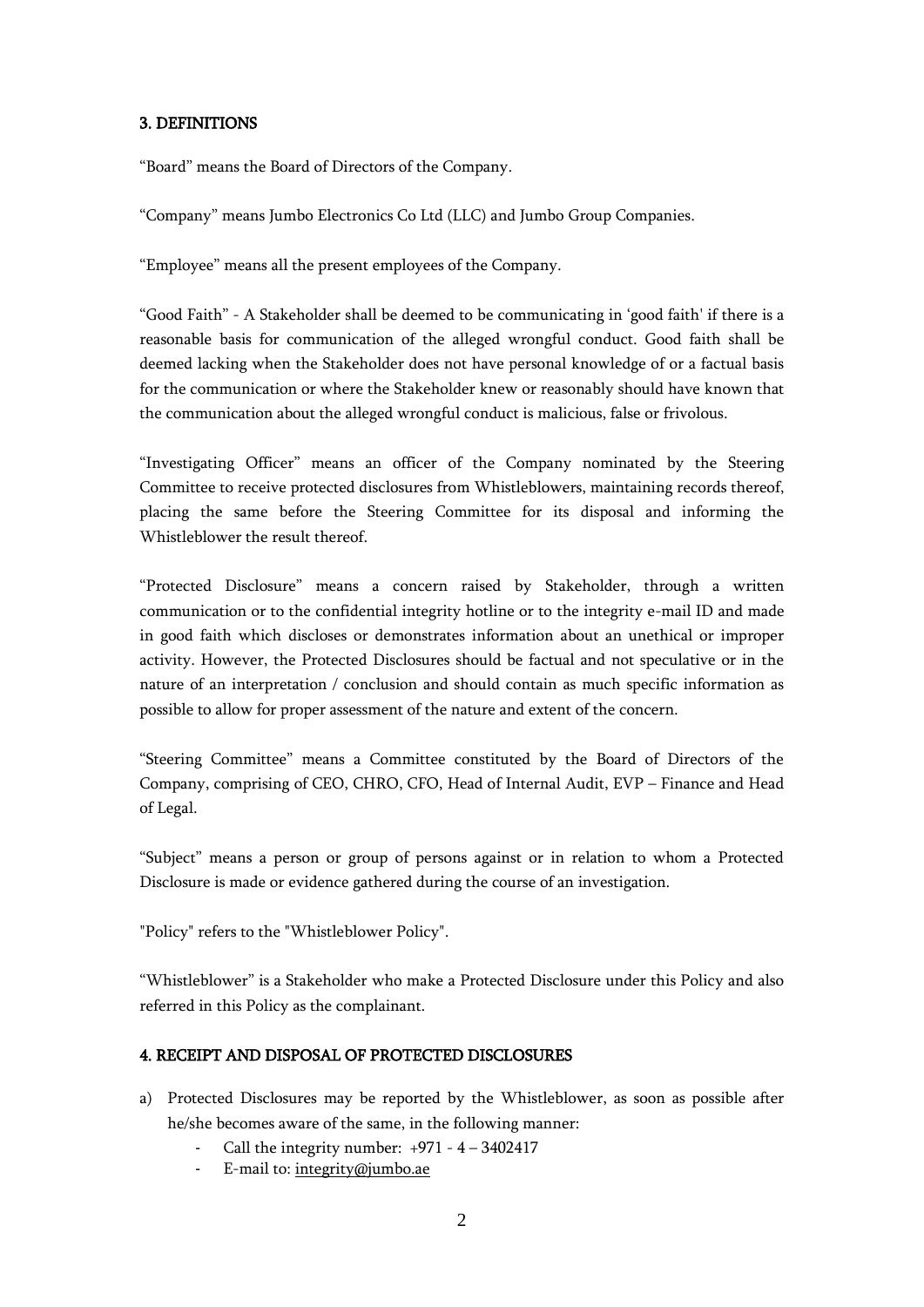- Mail to Head of Internal Audit, Jumbo Electronics Co Ltd, Al Gurg Building, Tariq Bin Ziyad Road, PO Box 3426, Dubai, UAE.
- b) On receipt of the Protected Disclosure, the Investigating Officer shall make a record of the Protected Disclosure and also ascertain from the complainant (wherever disclosed) whether he/she was the person who made the Protected Disclosure or not before referring the matter for further appropriate investigation and needful action. The record will include:
	- i. Brief facts of the Protected Disclosure;
	- ii. Whether the same Protected Disclosure was raised previously by anyone, and if so, the outcome thereof;
	- iii. Details of actions taken by Officer for processing the complaint;
	- iv. Findings of the Investigation done;
	- v. The recommendations to the Steering Committee / other action(s).
- c) The Steering Committee, if deems fit, may call for further information or particulars from the complainant.

#### 5. DECISION AND REPORTING

- a) The Investigating Officer along with his/her recommendations will report his/her findings to the Steering Committee within reasonable time of receipt of the report for further action as deemed fit.
- b) The Steering Committee will take a decision based on the facts and report submitted by the Investigating Officer.
- c) In case the Protected Disclosure is proved, the Steering Committee shall take disciplinary action against the Subject and those found guilty as they may think fit and take such measures to avoid re-occurrence of the matter.

#### 6. ROLES, RIGHTS AND RESPONSIBILITIES OF WHISTLEBLOWERS

- a) Whistleblowers provide initial information based on a reasonable belief that an alleged wrongful conduct has occurred. The motivation of a whistleblower is irrelevant to the consideration of the validity of the allegations. However, the intentional filing of a false report, whether orally or in writing, is in itself considered an improper activity, which the Committee has the right to act upon.
- b) Whistleblowers shall refrain from obtaining evidence for which they do not have a right of access. Such improper access may itself be considered an improper activity.
- c) Whistleblowers have a responsibility to be candid with the members of the Steering Committee or others to whom they make a report of alleged improper activities and shall set forth all known information regarding any reported allegations.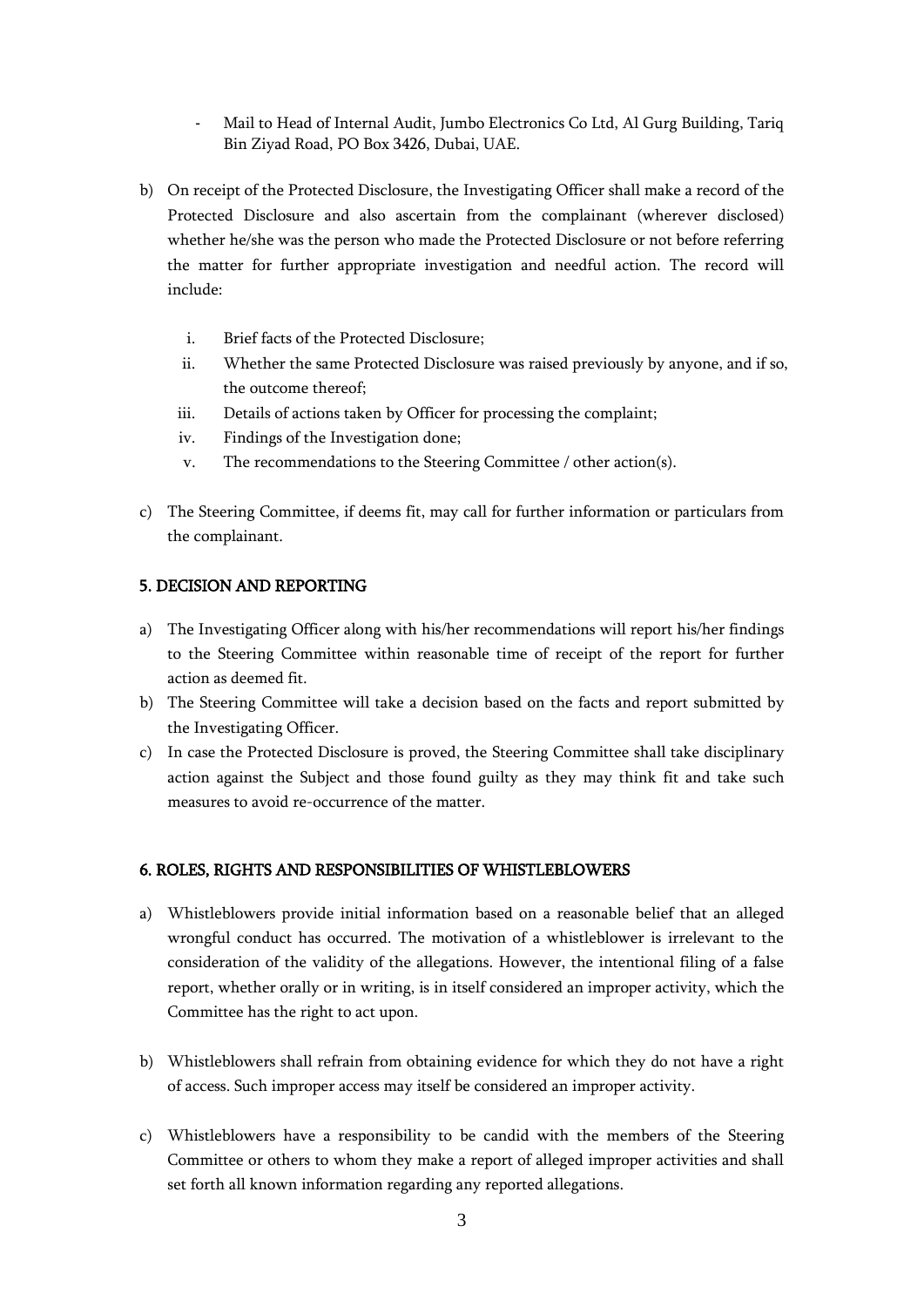- d) Whistleblowers are "reporting parties," not investigators. They are not to act on their own in conducting any investigative activities, nor do they have a right to participate in any investigative activities other than as requested by the investigating authority.
- e) The identity of the Whistleblower will not be disclosed except where required under the law. However, should the Whistleblower self-disclose his or her identity, there will no longer be an obligation not to disclose the Whistleblower's identity.
- f) A Whistleblower's right to protection from retaliation does not extend to immunity for any complicity in the matters that are the subject of the allegations or an ensuing investigation or any other misconduct or wrong doing.
- g) This Policy may not be used as a defence by an employee against whom an adverse personnel action has been taken for legitimate reasons or cause under Company rules and policies. It shall not be a violation of this policy to take adverse personnel action against an employee, whose conduct or performance warrants that action, separate and apart from that employee making a disclosure.

#### 7. GUIDING PRINCIPLES

To ensure that this Policy is adhered to, and to ensure that the concern will be acted upon seriously, the Company will:

- i. Ensure that the Whistleblower is protected and not victimised for doing so. Protection under this policy would not mean protection from disciplinary action arising out of false allegations made by the Whistleblower knowing it to be false or with a mala fide intention. While it will be ensured that genuine Whistleblowers are accorded complete protection from any kind of unfair treatment as herein set out, any abuse of this protection will warrant disciplinary action.
- ii. Ensure complete confidentiality of the matter;
- iii. Not attempt to conceal evidence of the Protected Disclosure;
- iv. Take disciplinary action, if any one destroys or conceals evidence of the Protected Disclosure made or to be made;
- v. Provide an opportunity of being heard to the persons involved.
- vi. Allegations in bad faith may result in disciplinary action

#### 8. SECRECY / CONFIDENTIALITY

The complainant, the Officer, members of Steering committee, the Subject and everybody involved in the process shall maintain confidentiality of all matters under this Whistleblower Policy.